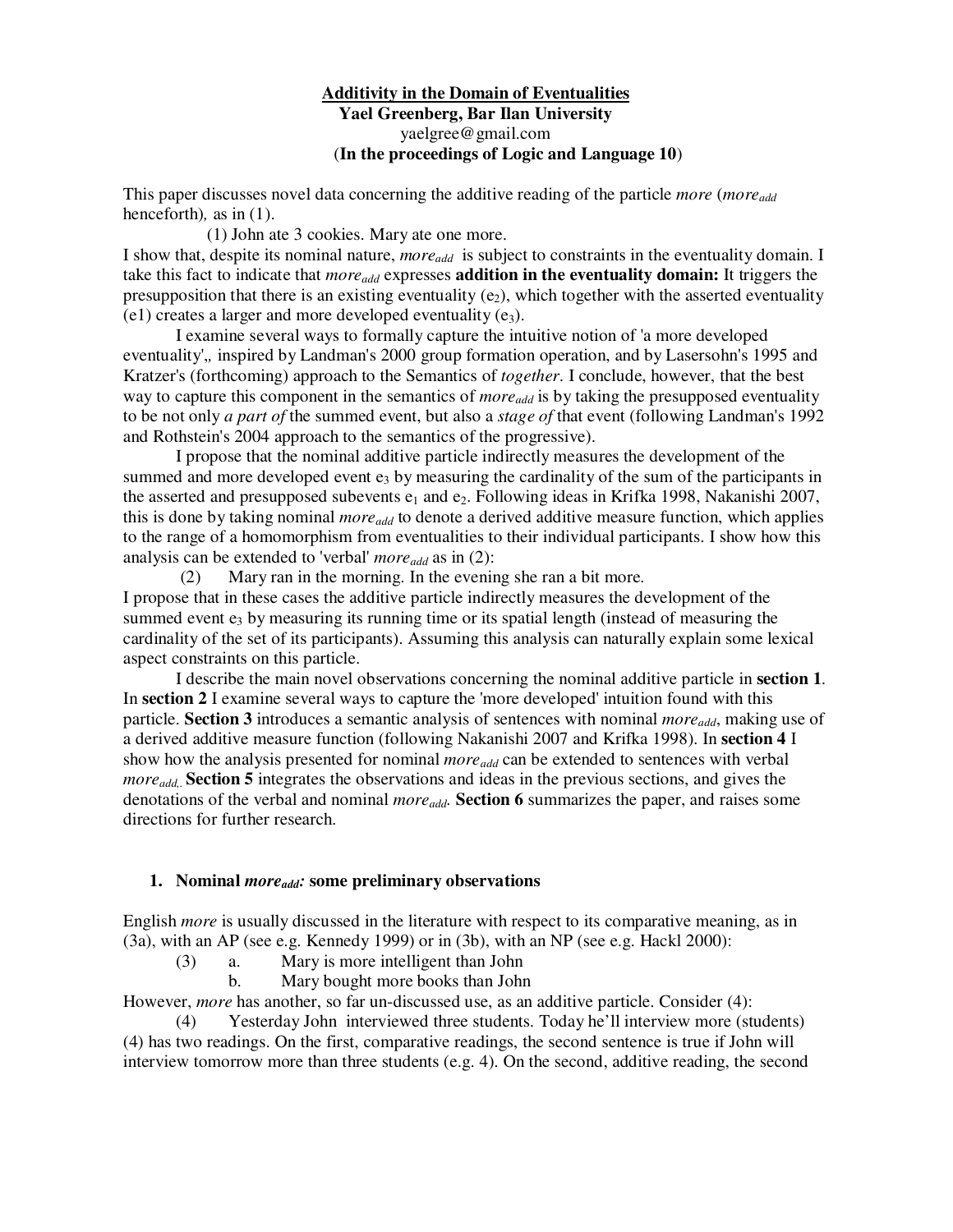sentence is true even if John will interview tomorrow even one student.<sup>1</sup> I will concentrate from now on the additive reading.

 On the surface, *moreadd* , as in (4), seems very similar to the more well known additive particle *too*, as in (5):

(5) Yesterday John interviewed three students. Today he'll interview students too. For example, both (4), on the additive reading, and (5), with *too*, seem to presuppose that there are students that John interviewed, and assert that today he will interview students. But there are important differences between these two particles. Crucially, although syntactically *more* <sub>add</sub> seems to combine with a noun (e.g. *students* in (4)), it is subject to constraints in the domain of eventualities that *too* is not subject to. One constraint is illustrated by comparing (4) and (6):

(6) Today John interviewed three students. Yesterday he interviewed more. Unlike (4), (6) only has the comparative reading (John interviewed more than three students), and *moreadd* is infelicitous in it. In contrast, *too* in (7) is as felicitous as in (5):

Today John interviewed three students. Yesterday he interviewed students too. That is, with *moreadd* , but not with *too,* we can add 'forward' (e.g. from yesterday to today), but not 'backward' (from today to yesdaterday). This indicates that, unlike the presupposition triggered by *too*, in the case of *moreadd* we do not presuppose the existence of members of the denotation of the nominal expression. For example, presupposing that there are existing *students* before today would be met in (6) as well. Instead, the sentence with *moreadd* seems to presuppose that an *eventuality* of interviewing students existed before today.

Notice, that in many cases the asserted and presupposed eventualities need not be characterized by the same verb:

(8) John baked 3 cakes for the birthday party. I will buy some more tomorrow

(9) I got 30 sheep from my uncle. Next week I will buy 10 more.

However, crucially, despite these variations, not anything goes here. There are further constraints on the relation between the presupposed and asserted eventualities with *moreadd* that with do not find with *too*. One constraint, which concerns the nominal domain, is that the sets denoted by the nominal arguments of the asserted and presupposed eventualities do not overlap. Compare (10) and (11):

(10) Today John spoke with 4 students. Tomorrow Mary will speak with 4 more (students).

(11) Today John spoke with 4 students. Tomorrow Mary will speak with 4 students too. If  $N_1$  is the set of students that Mary will speak with, and  $N_2$  is the set of students that John spoke with, then in (10), with *more*<sub>add</sub>, but not in (11), with *too*, N<sub>1</sub> ∩ N<sub>2</sub> = ∅**:** I.e. Mary will speak with 4 different students.

The second further constraint on *moreadd* involves again the eventuality domain. Intuitively, the asserted and the presupposed eventualities should be summed together to create an eventuality which is perceived as singular in some sense. For example, in  $(8)$  e<sub>1</sub> and e<sub>2</sub> can be summed into an intuitively singular eventuality of "preparing cakes for the party". In  $(9)$ ,  $e_1$  and  $e_2$  can be summed into an intuitively singular eventuality of "having sheep" and in  $(10)$   $e_1$  and  $e_2$  can be summed into an intuitively singular eventuality of speaking with students (today and tomorrow). Crucially, when

.

<sup>&</sup>lt;sup>1</sup> The focus pattern in (4) and the rest of the sentences below is one where the nominal argument (e.g. *students*) is not focused. Instead, other elements in the sentences get a (rise) fall-rise intonation (e.g. *today* in (4)). In addition, *moreadd* is focused as well. This makes *moreadd* similar to *too*, which Krifka 1999 takes to be associated with contrastive topics. Umbach 2008 examines this focus pattern for the German correlate of *moreadd*, namely *noch*, and shows that another focus pattern is possible, where *noch* is not focused. This focus pattern leads to different implications (an element of another type is added). I am not sure to what extent this latter focus pattern is possible for *moreadd.* (ii), for example, does not sound as felicitous as (i) (unless we assume that John drank some beer before the evening):

<sup>(</sup>i) In the morning John drank beer. [In the evening]<sub>F</sub> he drank [more]<sub>F</sub> beer

 <sup>(</sup>ii) In the morning , John drank wine. In the evening he drank (??more) beer.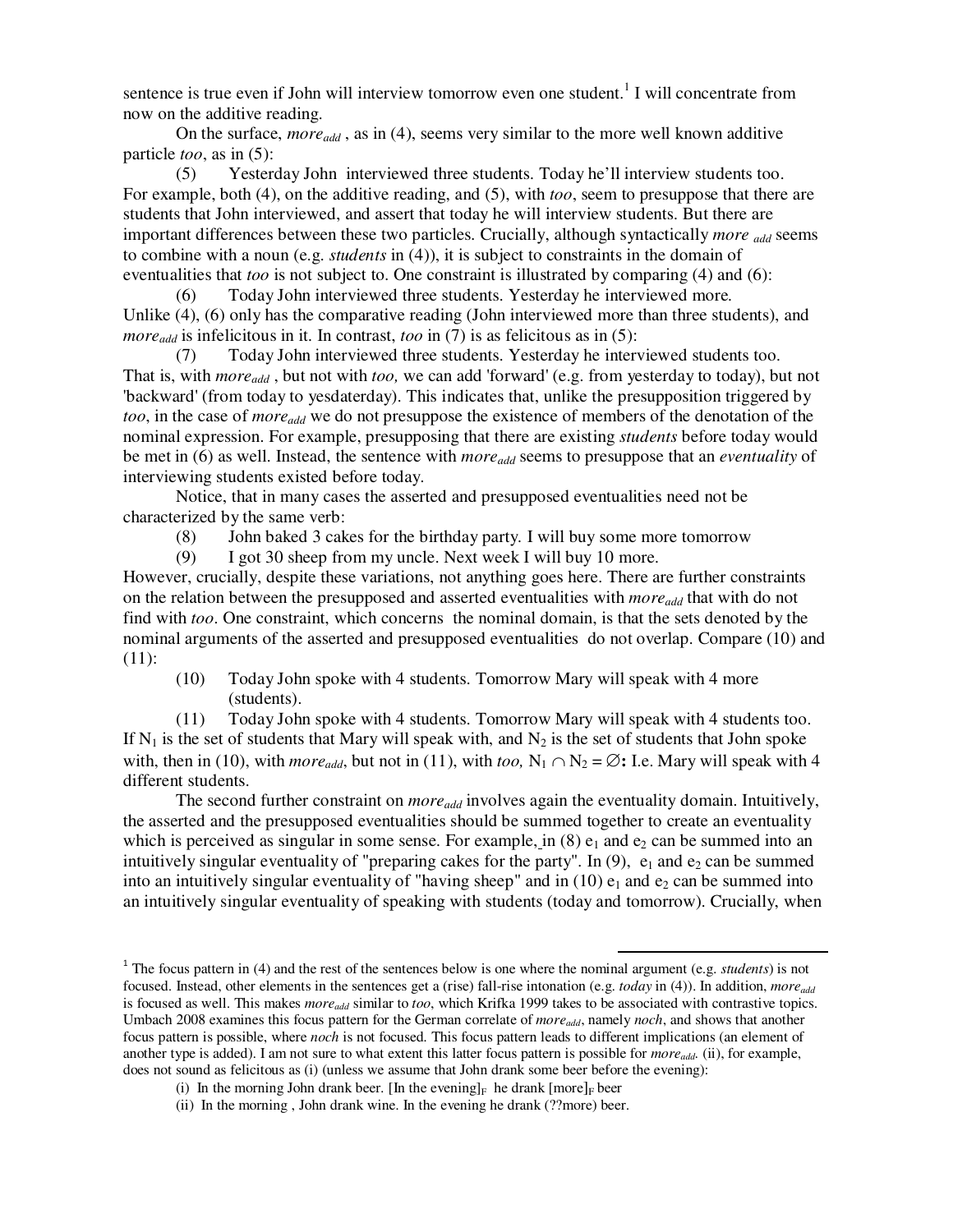this intuitive constraint is not met, the presence of *moreadd* is infelicitous. Consider, for example  $(12)$  and  $(13)$ :<br> $(12)$ 

- I baked (three) cakes for my son's birthday party. A woman I know in New York baked more cakes for her son's party (**comparative only**)
- (13) The prime minister has three children. I have more (**comparative only**).

Intuitively, baking cakes for two distinct parties, by two different people cannot be considered a singular eventuality. Similarly, the prime minster having children, and I having children cannot be summed together into a singular eventuality of having children. Hence *more* is interpreted as comparative only in (12) and (13), and the additive reading is odd.

## **2. Capturing the 'singular eventuality' intuition**

One challenge we are facing is how to formally capture the intuition that summing the asserted and presupposed eventualities,  $e_1$  and  $e_2$  with *more*<sub>add</sub> should lead to an eventuality  $e_3$  which is, in some sense, singular. It is independently assumed (see e.g. Landman 2000, Kratzer (forthcoming)) that, as happens with summing of individuals (Link 1983), summing of two events, e.g.  $e_1 + e_2$  should result in a *plural*, complex eventuality  $*_3$ , and not in a singular one. Given the 'unique role requirement', this is especially the case if we also have e.g. two agents, as in (10) (*John+Mary*).

 Let me examine here two potential solutions to this challenge which do not work, and one which I think does. The first solution is to use Landman's 2000 groupification operator ↑, and to take the summed event  $e_3$  as the group of events  $e_1$  and  $e_2$ , with a group of individuals as a singular theme of this event. In case  $e_1$  and  $e_2$  have two different agents, we apply  $\uparrow$  on their sum too, and take them then to form a group as well. Under this approach (10), for example, results in a singular event of interviewing a group of 8 students, which is done collectively by John and Mary, i.e. John and Mary act as a group. The infelicity of e.g. (12) will be easily explained by assuming that me and the woman in New York do not form a group, and are not collectively involved in one event (we do not have any common decision as to the event, shared responsibility for the event etc.).

 The problem with this kind of approach is that there are many cases where *moreadd* is felicitous although no real group reading seems reasonable. Consider (14) and (15):

- (14)(What happened to the cookies you baked?) Well, my nephews were here and ate most of them. Later I had a meeting with my student, and she ate some more.
- (15) The hurricane killed 4 people in this village. A week later two more people were killed by robbers.

In (14) It is hard to take 'my nephews' and 'my students' to form a group (they may even not know each other). Thus, eating the cookies in the jar is not naturally considered a collective action of my nephews and my student. This is even clearer in (15), since we won't tend to consider the inanimate hurricane which killed four people, and the animate robbers who killed two people a week after as a group. Here too, then, we cannot talk about collective action or decision. Nonetheless *moreadd* is perfectly felicitous in these sentences.

A second solution might be to follow Lasersohn's 1995 and Kratzer's (forthcoming) analyses of the collectivizing adverbial *together*. Given this approach the summed event e3 of 'interviewing 8 students' in (10) is technically a plural event, with a plural agent John+Mary, but it is understood as 'collective' or 'singular' because no subevent of 'interviewing 8 students' has only John or only Mary as agents.

However, adopting this strategy for the semantics of *moreadd* faces two problems. First, there are cases the condition is met, but *moreadd* is infelicitous. Consider (16):

(16) John weighs 90 kilograms. Mary weighs 60 kilograms more (**comparative only**) Here the summed state is 'weighing 150 kilos', and there is indeed no sub-state of it which has less than the sum of John and Mary as the 'possessors'. But this is not enough to make (12) felicitous under the additive reading. To make it felicitous we need a stronger scenario, e.g. checking whether John and Mary can both enter a certain elevator, with a limited weight capacity.

Second, there are cases where the condition is not met, but *more*<sub>add</sub> is felicitous, as in (17):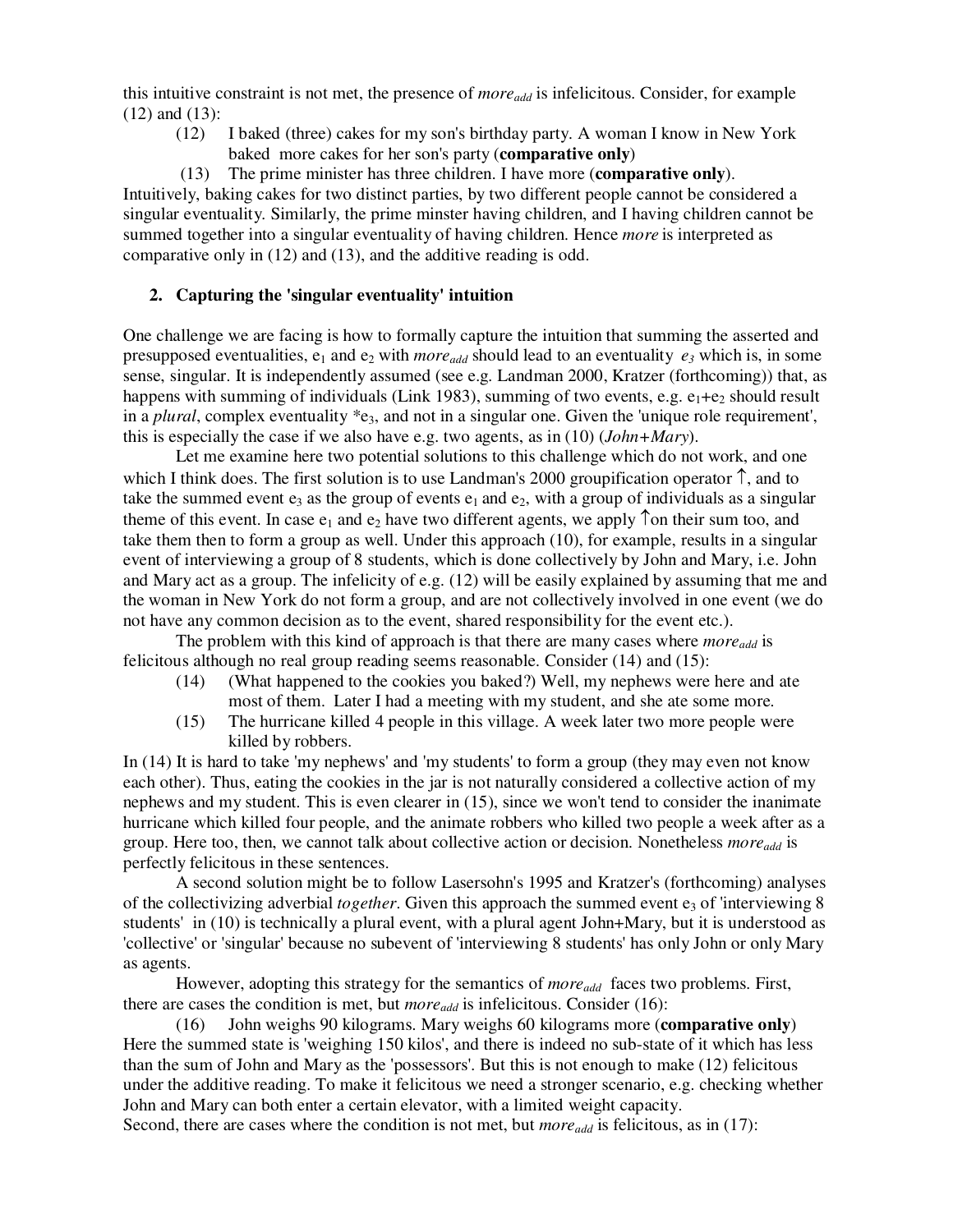(17) John interviewed some students. Mary interviewed some more. In (17) the summed event is 'interviewing some students'. But crucially, *more*<sub>add</sub> is felicitous although there *is* a subevent that has less than John+Mary as an agent, e.g. the subevent  $e_1$ , where Mary interviewed some students, as well as the subevent  $e_2$  where John interviewed some students.

Given the shortcomings of these two solutions I suggest a third one. Under this solution we focus on the intuition that using *moreadd* leads not only to a larger ad plural event e3, the sum of the asserted and presupposed eventualities, but also to a more *developed* situation. In (10) above, for example, adding John's interviewing of students to Mary's interviewing of students, creates not only an eventuality which is larger in terms of the number of students interviewed. It also advances a certain event and makes it more developed, e.g. one where we try to interview as many students for the department. In contrast, in (12), the woman from New York's baking of the cakes is not naturally taken as advancing an event and making it more developed, but only as leading to a plural eventuality e<sub>3</sub> where both me and that woman baked cakes for parties.

I suggest that we can capture this intuition by using the notion of the stage-of (as opposed to the part-of) relation between eventualities, used in the analysis of the progressive (Landman 1992, Rothstein 2004). Specifically,  $e_3$  is indeed defined as a plural event which is the sum of  $e_1$  and  $e_2$ . But the presupposed eventuality  $e_2$  is required to be not only a part of  $e_3$  ( $e_2 < e_3$ ) but also a stage of  $e_3$  ( $e_2 < s$ ,  $e_3$ ). In addition, as indicated by the infelicity of (6) above, the presupposed eventuality  $e_2$ cannot be temporally later than the asserted one, e<sub>1</sub>. I.e. we require that  $\tau(e_2) \leq \tau(e_1)$  (where  $\tau$  is the temporal trace function). This can be also naturally derived from the notion of 'development'. If adding  $e_1$  to  $e_2$  leads to a more developed situation  $e_3$  (and not merely to a plural situation), then  $e_1$ , which advances the situation, should not be prior to  $e_2$ .

### **3.** *Moreadd* **denotes a derived additive measure function**

We still need to understand (a) how come *more*<sub>add</sub>, which seems to combine with a nominal expression, expresses additivity in the domain of eventualities and (b) why can not the denotations of the nominal arguments in the asserted and presupposed eventualities,  $e_1$  and  $e_2$ , overlap.

 I suggest that by enlarging a nominal set, namely a set of individuals, *moreadd* indirectly enlarges and develops an eventuality which has these individuals as participants. More precisely, *more*<sub>add</sub> is used to sum the individuals who are participants in two events  $e_1$  and  $e_2$ , and through the growth of this set of individuals it indirectly measures the growth and development of the event  $e_3$ , of which  $e_1$  and  $e_2$  are parts, and of which  $e_2$  is also a stage.

Formally, I follow here Nakainishi's 2007 treatment of split measure phrases in Japanese. Nakanishi shows that these phrases seem to obey constraints in both the eventuality and in the nominal domain, although they seem to modify a nominal expression and give its size. Following Schwarzschild's 2002 approach to measure functions, Nakanishi takes such phrases to involve a derived measure function  $\mu$ : cardinality, which combines with a degree word (e.g. 3 individuals).  $\mu$ ' is a *derived* measure function because it indirectly measures an event. Following ideas in Krifka 1998 this is done by assuming that this function applies to the range of a homomorphism from the domain of eventualities to the domain of individuals, and more specifically, from eventualities to their participants. That is,  $\mu'(e) = \mu(h(e))$ . For example, the Japanese counterpart of *Two boys danced*, with a split measure phrase, is interpreted as in  $(18)^2$ , where  $\mu$  is 'cardinality', and *h* is the homomorphism form events to their agents:

(18)  $\exists e \exists x[*boy(x) \land Ag(e)=x \land *dance(e) \land \mu(h(e))=2$  individuals] Turning now back to nominal *moreadd*, I propose that it also involves a derived measure function µ', and here too  $\mu$  is 'cardinality'. Unlike the Japanese case, though, here the function is also additive, i.e. it indirectly measures an event  $(e_3)$ , by measuring the sum of the range of the homomorphisms

 $\overline{a}$ 

<sup>&</sup>lt;sup>2</sup> Nakanishi adds that one presupposition of the split measure construction in Japanese is that the measure function  $\mu$  has to be monotonic, in the sense of Schwarzchschild 2002. This should not be stated in our definition, since it naturally follows from the additivity of the function, discussed below.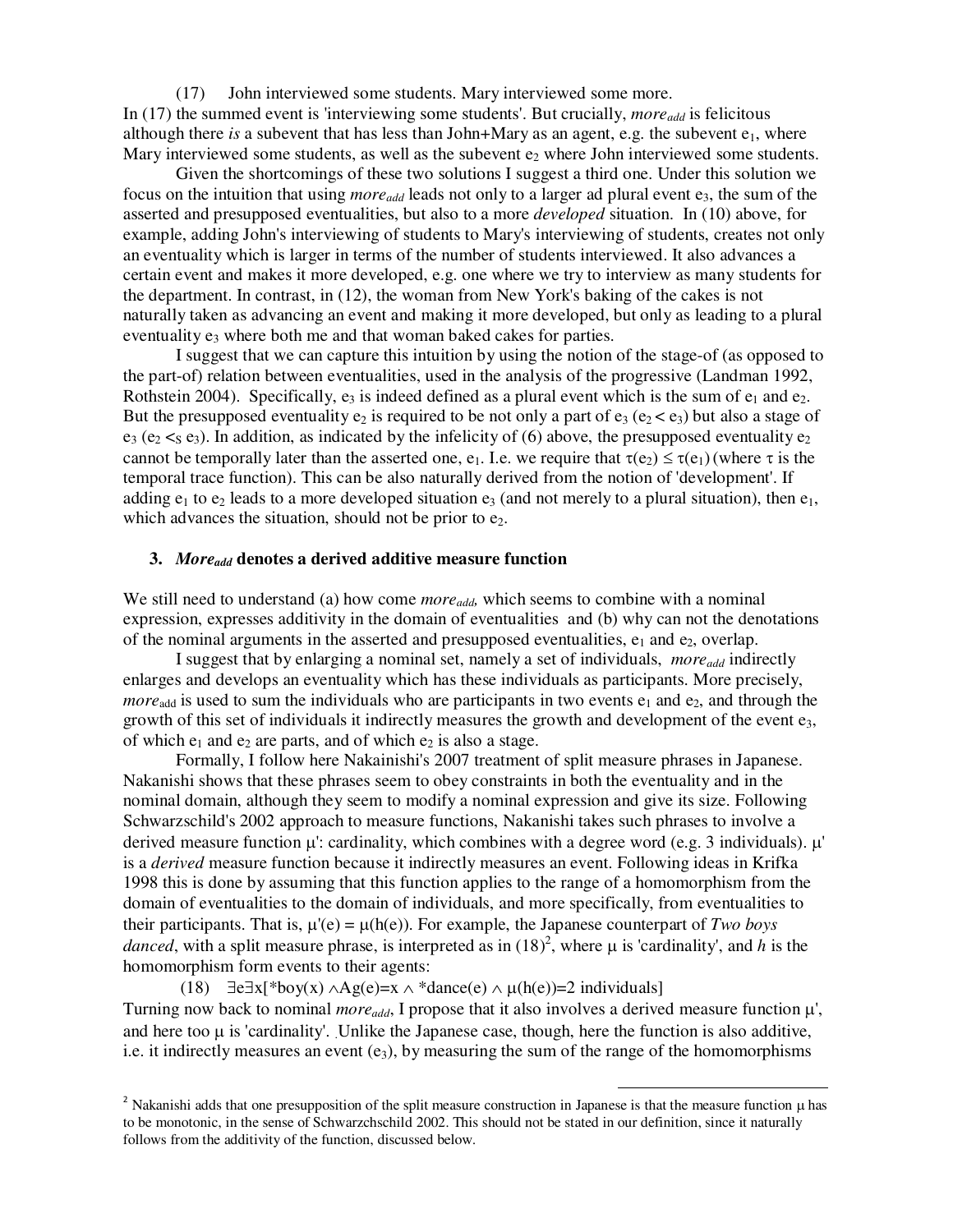applied to its two subevents: the asserted subevent  $e_1$  and the presupposed one  $e_2$  (where  $e_2$  is also a stage of  $e_3$ ), i.e. it measures the sum of the participants in these asserted and presupposed subevents.

Thus, for example, the truth conditions of a sentence like (19) are given in (20), where  $\mu$  is 'cardinality'. (20a) gives the assertion, and (20b) the two presuppositions, relating to the existence of the eventuality  $e_2$  and to that of the summed and more developed eventuality  $e_3$ :

(19) (Three men arrived this morning). Two more*add* men arrived at noon.

- (20) a. Assertion:  $\exists e_1, x, t \in \{arrive (e_1), \{x \mid an \in (x), A \neq 0\} = x, \tau(e_1) = t, t \in \{x \mid a \neq 0\}$ t $\langle n, \mu \rangle$  (Agent  $(e_1)$ ) = 2 individuals 1
	- b. Presuppositions: (i)  $\exists e_2, y, t'$  [ arrive (e<sub>2</sub>), \*man (y), Agent (e<sub>2</sub>) = y,  $\tau(e_2) = t'$ ,  $t' \le t$ ,  $\mu$  $(Agent(e_2)) = 3$  individuals] (ii)  $\exists e_3$ , z  $[e_3 = e_1 + e_2, e_2 \leq s e_3, z = x + y, \text{'}arrow (e_3), \text{'}arrow (z), \text{Agent} (e_3)$  $=z, \mu$  (Agent (e<sub>3</sub>)) = 3 individuals + 2 individuals = 5 individuals]

The 'additivity' component can now naturally explain the fact that the sets of participants of  $e_1$  and e2 cannot overlap (see e.g. Krifka 1998 and Moltmann 2004).

## **4. Extending the analysis to 'verbal'** *moreadd*

The above treatment of the nominal additive *more* can be naturally extended to verbal *moreadd* in post predicate position, as in (21):

- (21) a. In the morning Mary ran 4 kilometers. In the evening she ran 3 kilometers more
	- b. In the morning Mary slept 4 hours. In the afternoon she slept 2 hours more
	- c. Mary started cooking the chicken. John cooked it a bit more.

I will assume that here too the main operation of *more* is additive: We start with two eventualities,  $e_1$  (asserted) and  $e_2$  (presupposed), which are summed together into an eventuality  $e_3$ . Here too we take the addition of  $e_1$  to  $e_2$  to lead not only to a plural and larger eventuality, but also to a more developed eventuality. Hence  $e_2$  is again, not only a part of, but also a stage of  $e_3$ .

In addition, here too the use of *moreadd* indicates that there is a derived additive measure function, which can indirectly measure the whole event  $e_3$ . But unlike the operation of the nominal additive, here it is not the growth of the cardinality / size of the set of participants which indirectly measures the development of  $e_3$ . Rather, the development is done along other dimensions. In (21a) the measure function measures spatial length, in  $(21b)$  it is temporal length, and in  $(21c)$  it is the degree to which the chicken is cooked. This implies that the relevant homomorphisms we use here are also different, namely the spatial path of the event, its run time, and a directed abstract path, from 'not cooked' to 'cooked' (see Krifka 1998), respectively. Thus, for example, the truth conditions of (21a), will be as in (22), where  $\mu$  is 'spatial length':

(22) Assertion:  $\exists e_1$ , t [ run (e<sub>1</sub>), Agent (e<sub>1</sub>) = m,  $\tau(e_1) = t$ ,  $t \subset$  morning,  $t \le n$ ,  $\mu$ (path (e<sub>1</sub>)) = 3 kilometers ]

Presupposition:

- (i)  $\exists e_2$  t' [ run (e<sub>2</sub>), Agent (e<sub>2</sub>) = m,  $\tau(e_2) = t'$ ,  $t' \le t$ ,  $\mu(\text{path}(e_2)) = 4$  kilometers]
- (ii)  $\exists e_3$   $[e_3^3 = e_1 + e_2, e_2 \leq_5 e_3, \frac{1}{2}$  run  $(e_3)$ , Agent  $(e_3) = m$ ,  $\mu(\text{path}(e_3)) = 4$  $kilometers + 3 kilometers = 7 kilometers$

There are two main pieces of data supporting this analysis of verbal *more*. First, combining *moreadd* with stative predicates is problematic:

(23) ?? Mary was sad / dirty / tired some more The reason has to do with the notions of *development* and *stages*: Stative predicates do not develop in time, and do not have stages (Rothstein 2004). For example, an event e of running from 2 to 4 is a more developed version of the subevent e' of running from 2 to 3, hence e' can be considered a stage of e. But, if e is a state where I was sad from 2 to 4, this state cannot be considered a 'more developed' version of e' - my being sad from 2 to 3. This state is clearly longer, but not more developed. Hence here e' cannot be considered a stage of e.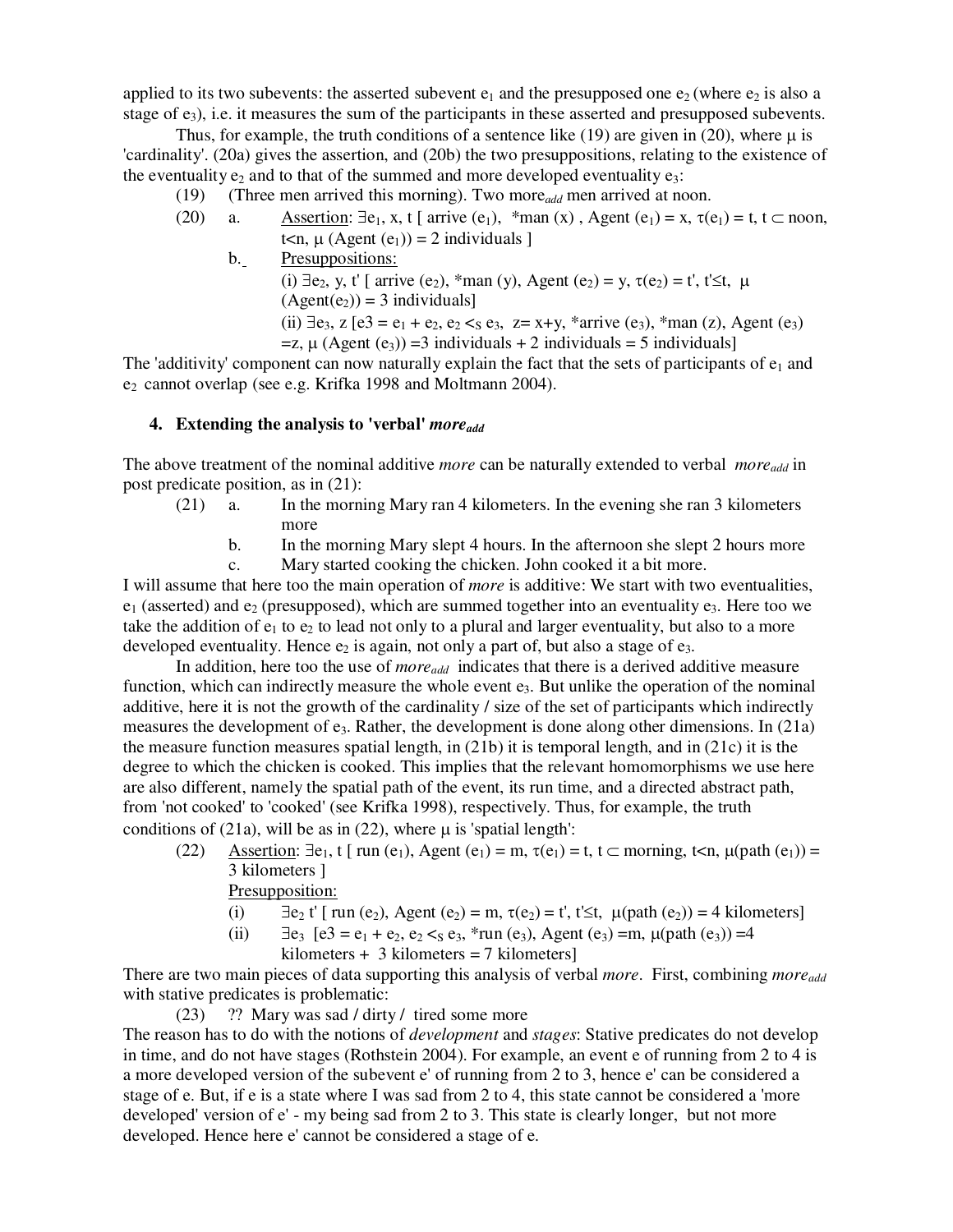In (23), *more*<sub>add</sub> cannot measure spatial length, since the states involve do not have a path. If at all, it would apply to the run time of these states. But if state do not develop in time, and do not have stages, then presupposition (i) triggered by *moreadd* cannot be met, and the infelicity is explained. $3$ 

Second, combining achievements with *moreadd* (but not with *again)*, is infelicitous:

(24) I arrived to the station #some more / again

This is because achievements are known to be telic (already fully developed) and near instantaneous eventualities (Dowty 1979, Rothstein 2004). Thus, two such eventualities cannot be summed into a more developed longer eventuality, but result *only* in a plurality of eventualities. In addition, the duration of these subevents cannot be summed to measure the summed event  $e_3$ . Thus, the additive *some more* is out, but the repetitive *again* is ok, as its main function is to create two distinct eventualities (Ippolito 2007).

### **5. The denotations of verbal and nominal** *moreadd*

 We are now in a position to give the interpretation of the verbal and nominal *moreadd.* I follow Nakanishi 2007 in assuming that in a sentence like  $(25)$ , the measure function  $\mu$ , which is not realized overtly, first combines with the degree phrase '3 kilometers', type d, to create modifier type  $\langle x, t \rangle, \langle v, t \rangle$  (where v is the type of events), and then applies to the verbal expression 'walked' to create a set of events, type  $\langle v, t \rangle$ . Thus, (25) is interpreted as in (26) (ignoring tense), where  $\mu$  gives 'spatial length'.  $\mu$  itself has the denotation in (27):

- (25) Mary walked 3 kilometers
- (26)  $\exists$ e walk (e)  $\land$  Ag(e) = m  $\land$  spatial length (path (e)) = 3 kilometers
- (27)  $\mu_{\le d, \le v, t>, v, t>>} : \lambda d_d, \lambda P_{\le v, t}, \lambda e_v, P(e) \wedge \mu(h(e)) = d$

I take verbal *more*<sub>add</sub> to be an overt realization of  $\mu$ , and thus to have the same denotation as (27). However *more*<sub>add</sub> also triggers the presuppositions concerning e<sub>2</sub> and e<sub>3</sub>, discussed above. This gives us the denotation in (28):

(28) Verbal  $more_{add< d, \ll v, t>, \ll v, t >>}$ :  $\lambda d_1$ .  $\lambda P_{1< v, t>}$ .  $\lambda e_{1v}$ .  $[P_1(e_1) \wedge \mu(h(e_1)) = d_1]$ Presupposition:  $\exists$  e<sub>2</sub>, e<sub>3</sub>, P<sub>2</sub>, P<sub>3</sub> d<sub>2</sub> [P<sub>2</sub>(e<sub>2</sub>)  $\land$  µ(h(e<sub>2</sub>)) = d<sub>2</sub>  $\land$   $\tau$ (e<sub>2</sub>)  $\leq \tau$ (e<sub>1</sub>)  $\land$   $*$ P<sub>3</sub> (e<sub>3</sub>)  $\land$  $e_3 = e_1 + e_2 \wedge e_2 < s_3 \wedge \mu(h(e_3)) = d_1 + d_2$ 

In the case of the nominal *moreadd*, the interpretation is very similar. The important differences are (a)  $\mu$  has to also combine with a nominal predicate, type  $\langle e, t \rangle$  (b) the verbal predicate denotes a relation between individuals and events (and not only a set of events) and (c) the measure function µ denoted by *more* is restricted to be 'cardinality'. Thus, nominal *moreadd* will be of type <d,< <<e,t>, <<e,<v,t>>, <v,t>>>>>, with the following denotation:

(29) Nominal  $more_{add} < \ll \ll r, \ll \ll r, \ll \ll r, \ll \ll r, \ll \ll r, \ll \ll r$  $\lambda$ d<sub>1</sub>.  $\lambda$ Q<sub><e,t></sub>. $\lambda$ P<sub>1<e, <γ,t>>.</sub> $\lambda$ e<sub>1γ</sub>. [∃x [Q(x) ∧ P(x)(e) ∧ cardinality (h(e)) = d]] Presupposition:  $\exists$  e<sub>2</sub>, e<sub>3</sub>, P<sub>2</sub>, P<sub>3</sub> d<sub>2</sub>, y,z  $[P_2(y) (e_2) \wedge Q(y) \wedge$  cardinality  $(h(e_2)) = d_2 \wedge$  $\tau(e_2) \leq \tau(e_1) \wedge {}^*P_3(z)$  (e<sub>3</sub>)  $\wedge$  e<sub>3</sub> = e<sub>1</sub> + e<sub>2</sub>  $\wedge$  e<sub>2</sub> < s<sub>8</sub>  $\wedge$  Q(z)  $\wedge$  z=x+y  $\wedge$  cardinality  $(h(e_3)) = d_1 + d_2$ ]

 $\overline{a}$ 

<sup>&</sup>lt;sup>3</sup> One question which is immediately raised by this proposal is the following: If *more*<sub>add.</sub> involves development and stages, and states do not have stages, how come we can have states with nominal additivity, as (i) ?

 <sup>(</sup>i) I have 30 sheep. I will have some more next week*.* 

A preliminary answer to this question has to do with the fact that in (i) the development of the eventuality is not along the time dimension, but along the 'number of participants' dimension. We can hypothesize, then, that states do not develop over time, but can be considered more developed along the participants domain. Further research should examine this direction in more detail.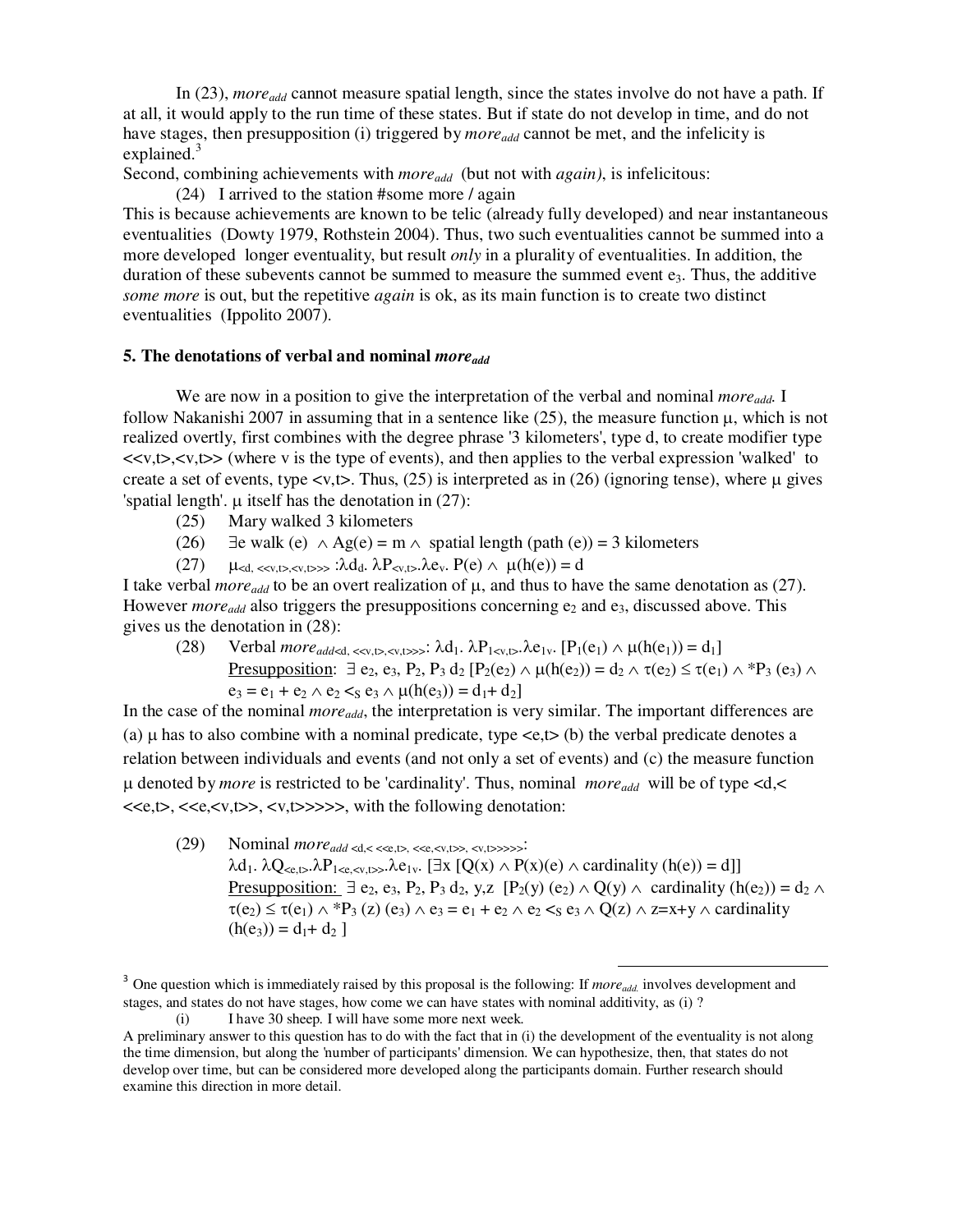### **6. Conclusion and directions for further research**

This paper examined novel data concerning the interpretation of the additive particle *more* (*moreadd*), and the constraints on its felicity. Following ideas in Nakanishi 2007and Krifka 1998, I argued that the full range of facts concerning both nominal and verbal *moreadd* can be accounted for if we assume that this particle always expresses addition and measurement in the eventuality domain. Specifically, in both cases the particle denotes a derived additive measure function, namely a one which indirectly measures the development of an event,  $e_3$ , by measuring the sum of the ranges of a homomorphism applied to its two subevents, namely the asserted eventuality  $e_1$ , and a presupposed eventuality  $e_2$ . In particular the presupposed event  $e_2$  is required to be a stage of the summed event e<sub>3</sub>, and not only a part of it. In the case of the verbal *more*<sub>add</sub> the measure function can measure spatial length, temporal length, or a degree on some other salient directed path, and thus the homomorphism can be some path of the event, or its run time. The denotation of the nominal *moreadd* is more restricted, and can be *cardinality* only. Hence the relevant homomorphism is from events to individual participants.

 There are many questions and directions for further research raised by this paper. Let me briefly mention here three of them.

First, assuming that *more*<sub>add</sub> indeed denotes a measure function which combines with a degree phrase may look problematic if we consider the fact that in many cases this particle appears with no measure phrase at all as in  $(30)$  and  $(31)$ :

(30) Mary ran three kilometers in the morning. In the evening she ran some more

 (31) John spoke with three students. Today he will speak with some more I assume that in both cases we have a degree which is existentially quantified. E.g. (30) says that in the evening Mary ran, and that there is some degree of spatial length of the path of the running event. This requires us to give a denotation of the quantifier *some* in (30), as quantifying over degrees. I suggest that a similar thing happens with (31), where *some* does not directly binds individuals, but a degree of cardinality. Further research is needed here in order to make sure the denotation of *some* is the right one in these cases.

 The second issue has to do with the ambiguity of *more*. Assuming that the denotation of *more<sub>add</sub>* is indeed along the lines in (28) and (29) above, would not it be preferable to relate this denotation to the more well known denotation of *more* as a comparative expression? The direction we can develop is to make use of the fact that on both interpretations the denotation of this particle makes reference to degrees (the comparative *more* says that a degree of a certain entity is higher on a certain scale than the degree of another entity, see e.g. Kennedy 1999). The relevant observation is that whenever a sentence with *moreadd* is true, the degree which indirectly measures the summed event  $e_3$  is higher than the degree which indirectly measures the presupposed event  $e_2$  (as well as than that of the asserted evente<sub>1</sub>). More intuitively, if (32), with *more*<sub>add</sub> is true, then this entails (33), with *morecomparative*:

- (32) John spoke with 4 students. Mary spoke with some more
- (33) John and Mary spoke with more students than John spoke with

We can try and develop a unified analysis of *more*, which will enable us to derive these two readings. However, the extent to which this task is productive is not clear, since in many languages, these two readings of *more* are expressed by two distinct lexical items. Examples are German (e.g. Umbach 2008), French, Italian and Chinese (Tovana & Donazzan 2008) and modern Hebrew (Greenberg 2008). It may be, then, that the relation between the additive and the comparative in English is coincidental. This should be further examined, though.

 The third issue has to do with the fact that in the languages just mentioned, the lexical item expressing event additivity (corresponding to *moreadd* in English) has other meanings as well. One of these meanings corresponds to the English *still* (sometimes called an aspectual additive particle). Here is an example from Hebrew, where both *moreadd* and *still* are translated as *od* (see also